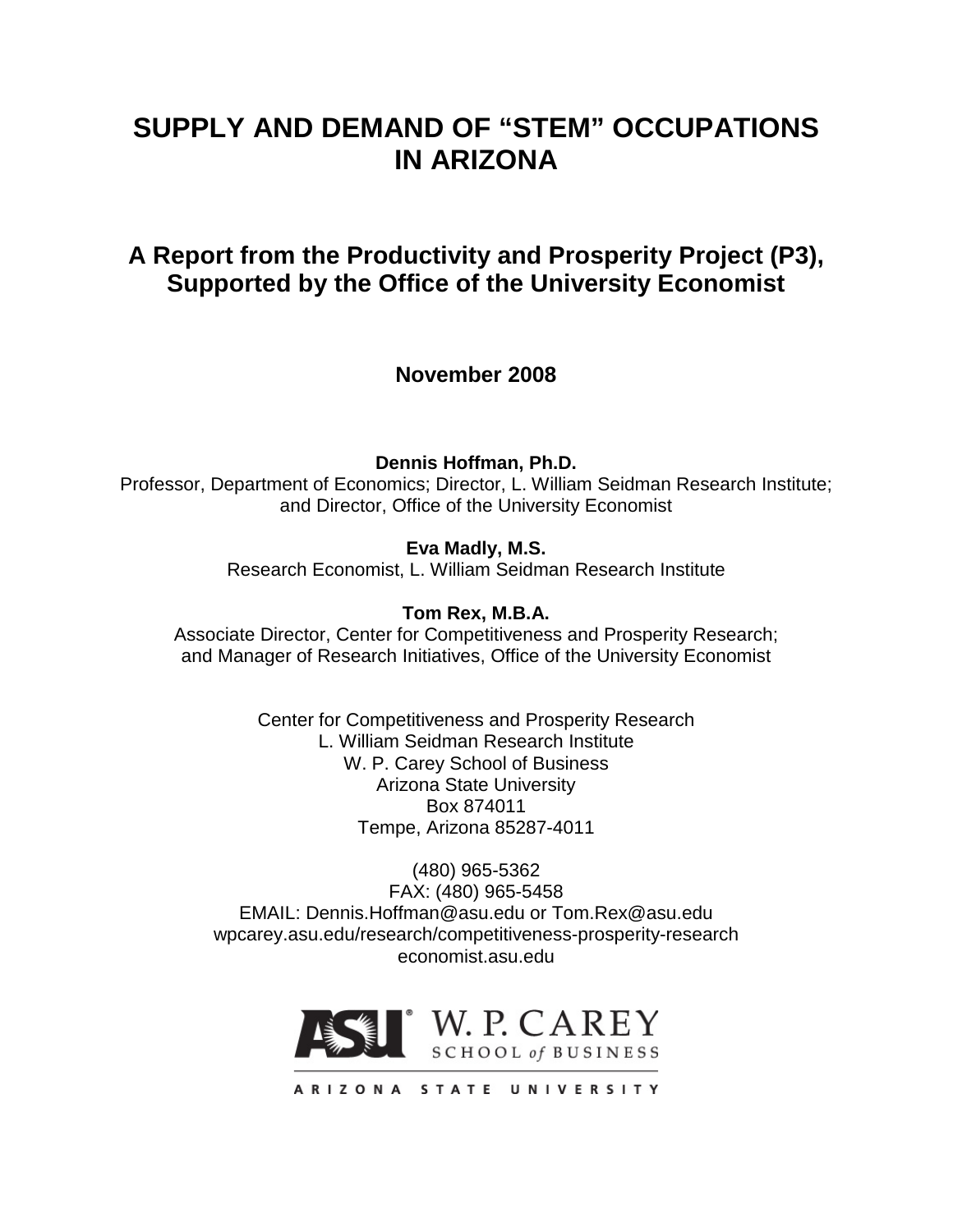## **TABLE OF CONTENTS**

| Introduction                        |                |
|-------------------------------------|----------------|
| Employment                          |                |
| Degrees                             | 3              |
| Migration                           | 3              |
| Age of Workforce                    | $\overline{4}$ |
| <b>Estimating Supply and Demand</b> | 5              |

## **LIST OF TABLES**

| 1. Employment by Occupational Group in Arizona                                       | 2  |
|--------------------------------------------------------------------------------------|----|
| 2. Number of Graduates at Arizona's Public Universities by Academic Year and Program | 3  |
| 3. Arizona Migration Between 1995 and 2000, by Occupational Group                    | 4  |
| 4. Age of Arizona Workforce in 2000, by Occupational Group                           | -5 |
| 5. Summary of Data by Occupational Group                                             | 6  |
|                                                                                      |    |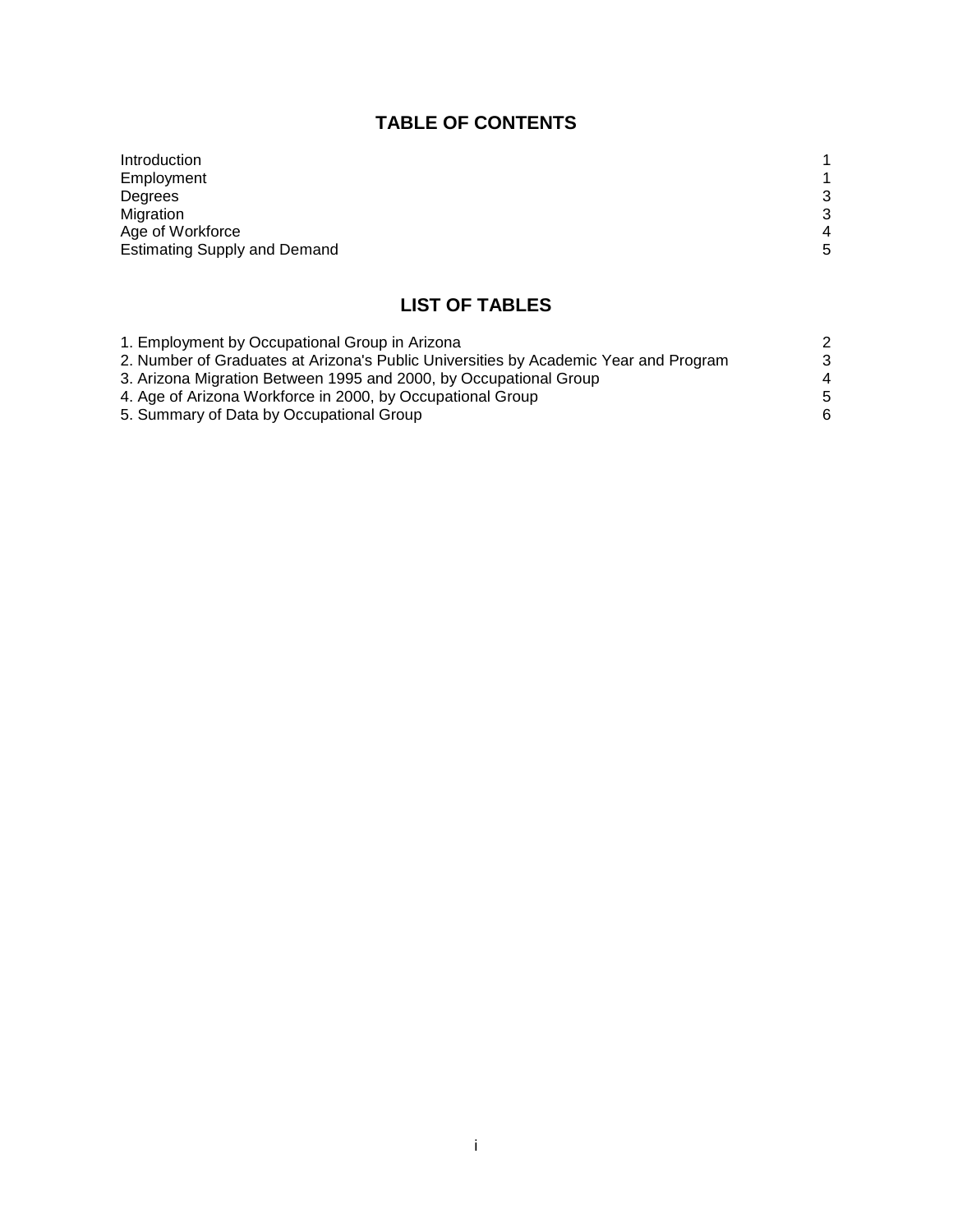### **INTRODUCTION**

The *demand* for new workers in STEM (science, technology, engineering and mathematics) occupations in Arizona is a function of net job growth in these occupations in the state and the number of workers leaving STEM jobs in Arizona. Employees may leave their position for various reasons, including to retire, to move out of the state, or to change their profession.

The *supply* of new workers in STEM occupations in Arizona is a function of the number of new college graduates in related majors, the number of workers moving to the state who are qualified to fill STEM jobs, and the number of Arizonans who are qualified to fill STEM jobs moving from a non-STEM to STEM occupation.

Serious data limitations prevent the overall estimation of supply and demand of STEM workers in Arizona:

- The change in employment in broad categories of STEM occupations is available, but the figures are estimates based on a survey subject to substantial sampling error. The definitions of the broad categories of STEM occupations do not coincide with the definitions of categories of STEM college graduates.
- Use of employment data on individual STEM occupations would allow a better match to be made to the categories of college graduates, but much of the occupational data are withheld and those occupational data that are available demonstrate unacceptably large amounts of survey error.
- The number of college graduates in STEM-related majors is available, but the number entering the Arizona workforce in STEM occupations is unknown. Some graduates leave Arizona, some continue their education rather than entering the workforce, and some take jobs in other occupations.
- In- and out-migration of workers in broad categories of STEM occupations is available, but the data are old and the figures are estimates based on a survey subject to substantial sampling error.
- The age profile of STEM workers is available with which to estimate the number of retiring workers, but the data are old and the figures are estimates based on a survey subject to substantial sampling error.
- Data on workers who change professions into or out of STEM occupations do not exist for Arizona. Similarly, data on those who leave or re-enter the workforce for other reasons, such as maternity leave, also do not exist for STEM occupations in Arizona.

## **EMPLOYMENT**

Annual estimates of employment and wages by occupation by state are produced from surveys of employers conducted by the Occupational Employment Statistics program of the U.S. Department of Labor, Bureau of Labor Statistics (BLS). The standard occupational classification identifies some 800 occupations aggregated into 23 major occupational groups. For states, however, much of the data for individual occupations are not released due to limited sample size. Even when released, sampling error is so large as to make the data for individual occupations unusable. The accuracy of the data for the 23 occupational groups is better, but sampling error still is a concern.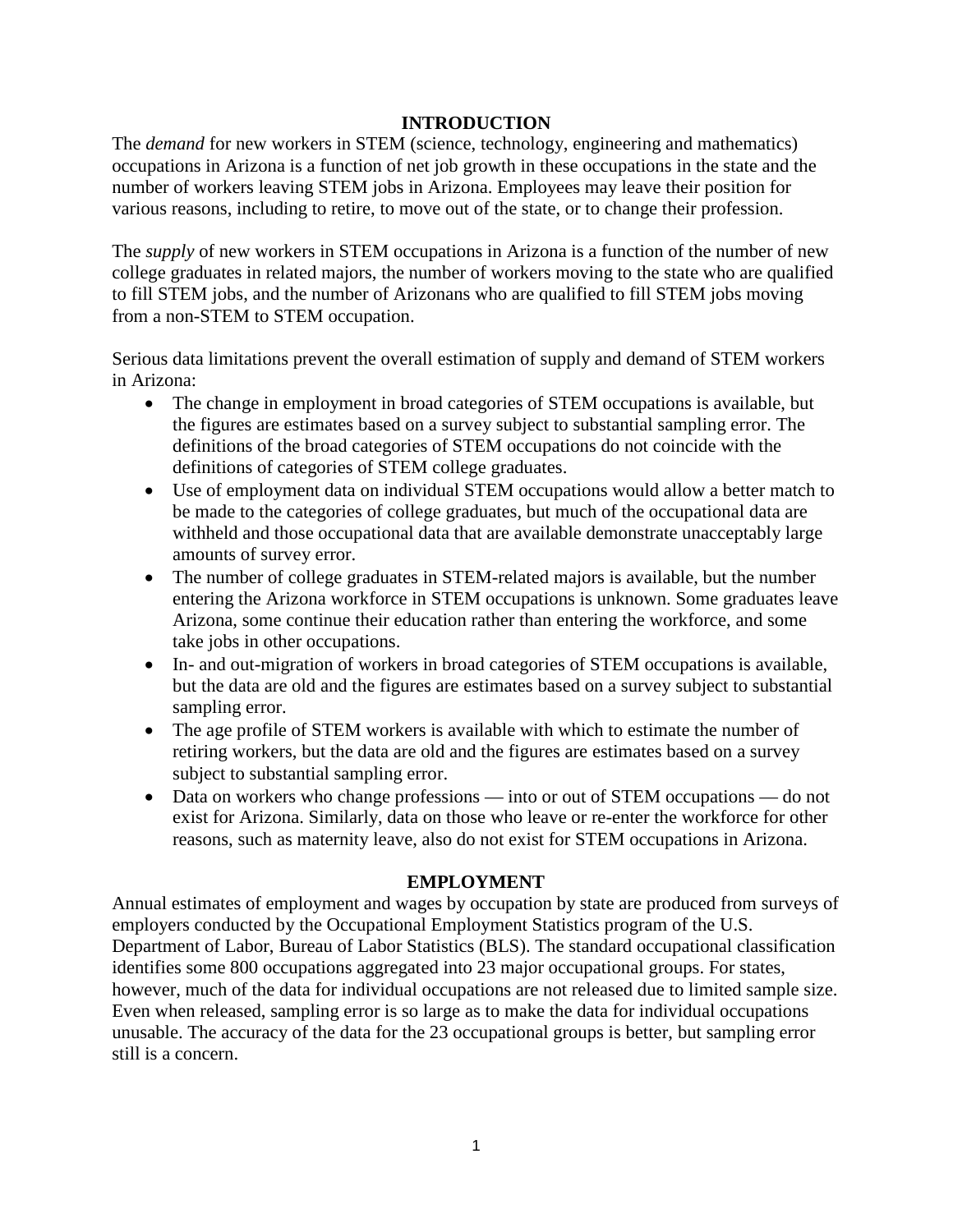The earliest occupational data are for 1999, with the latest for 2007. Sampling error appears to be substantial in the early years even by occupational group, so data for this analysis have been restricted to the 2002 through 2007 period. This period does not cover an entire economic cycle, with 2002 being a recovery year from the 2001 recession and 2007 being the peak of the cycle. Thus, the annual average change in employment over this period overstates that of an entire economic cycle. The annual average change in employment shown in Table 1 actually is calculated on a 4.5 year period, since the occupational surveying was done in November 2002 and in May 2007.

Most STEM occupations are included in one of four occupational groups: (1) computer and mathematical, (2) **a**rchitecture and engineering, (3) life, physical, and social science, and (4) healthcare practitioners and technical. Because of the educational focus of the STEM Education Center, data for the education, training, and library occupational group also are displayed.

Employment growth has been uneven across these occupational groups. Between 2002 and 2007, the employment gain in the architecture and engineering group was modest, with the group's share of total Arizona employment falling. A modest gain in employment in this occupational group is consistent with the slump in the state's high-technology industries. (For more information on the high-technology industries, see the "High-Technology Activities in Arizona: 2007 Update" report, available from [http://economist.asu.edu/p3/knowledge.](http://economist.asu.edu/p3/knowledge))

The share of employment in the education occupational group also fell (apparently due mostly to a decline in the share of jobs in the teacher assistants occupation). Unlike most occupations, which experience much faster job growth during economic expansions than during economic slumps, employment gains in education occupations tend to be steadier from year-to-year, meaning that changes in employment share are countercyclical.

In contrast, employment growth in the other STEM occupational groups was relatively rapid between 2002 and 2007. Numeric employment growth was much greater in the health care practitioners group than in the others.

|                                               | 2007          |              | <b>Annual Average</b><br>Change, 2002-2007 |              |  |
|-----------------------------------------------|---------------|--------------|--------------------------------------------|--------------|--|
| <b>Occupational Group</b>                     | <b>Number</b> | <b>Share</b> | <b>Number</b>                              | <b>Share</b> |  |
| <b>Computer and Mathematical</b>              | 56.630        | 2.1%         | 2.444                                      | 2.7%         |  |
| Architecture and Engineering                  | 59.680        | 2.3          | 878                                        | 1.0          |  |
| Life, Physical, and Social Science            | 18.520        | 0.7          | 1.216                                      | 1.4          |  |
| <b>Healthcare Practitioners and Technical</b> | 115.360       | 4.4          | 4.902                                      | 5.5          |  |
| Education, Training, and Library              | 137,700       | 5.2          | 1.704                                      | 1.9          |  |
| <b>TOTAL, All Occupations</b>                 | 2,648,000     | 100.0        | 89,522                                     | 100.0        |  |

## **TABLE 1 EMPLOYMENT BY OCCUPATIONAL GROUP IN ARIZONA**

Note: the subcategories do not sum to the occupational group total because of withheld data.

Source: U.S. Department of Labor, Bureau of Labor Statistics.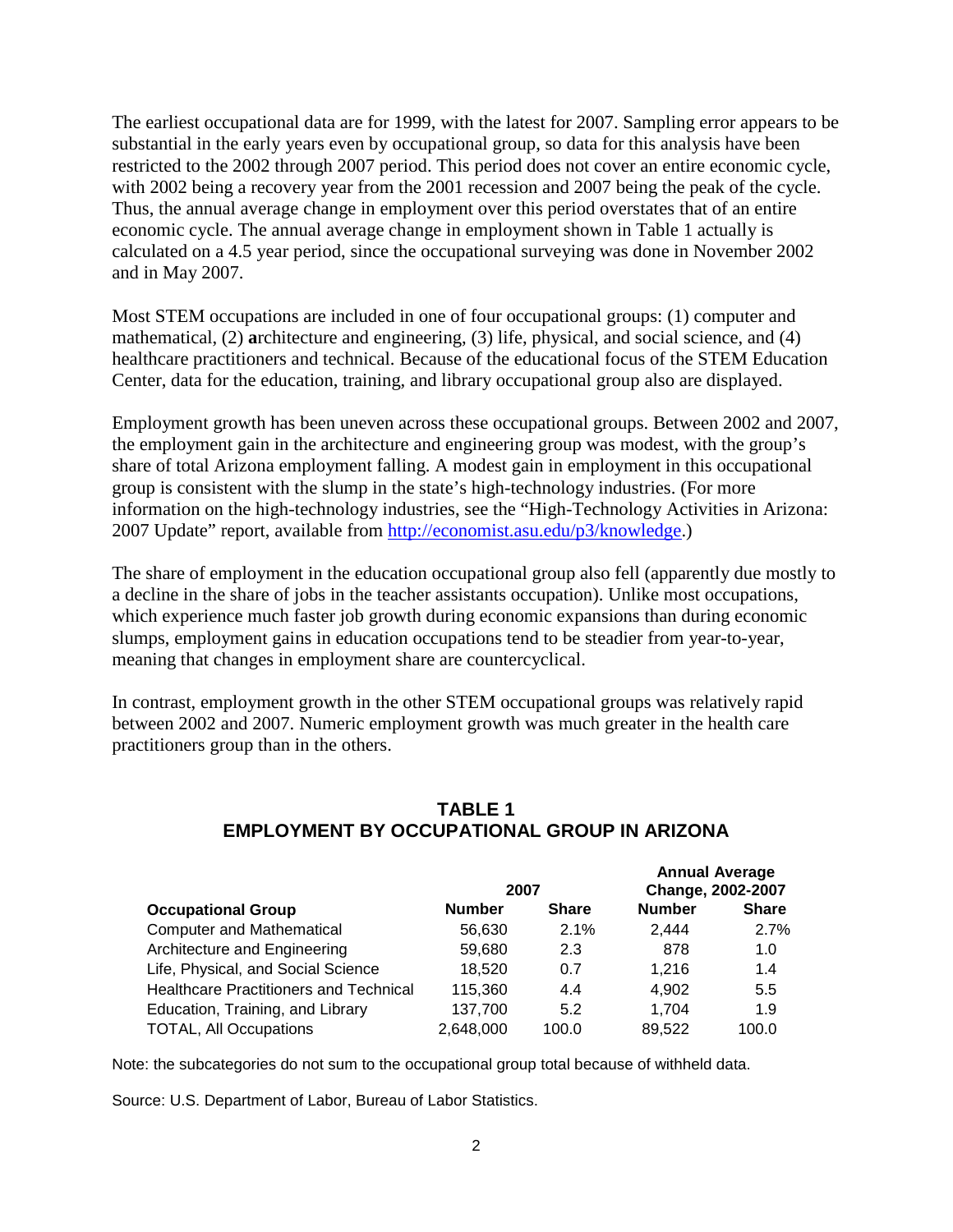#### **DEGREES**

The number of university graduates was obtained from the Integrated Postsecondary Education Data System (IPEDS), available online from the National Center for Education Statistics (NCES). Completion numbers (the number of graduates) for all campuses of Arizona's three public universities were obtained for academic years 2002-03 through 2006-07, providing five years of data that match the five years of employment data used. Graduates include those with bachelor's, master's and doctoral degrees, as well as first professional degrees in the field of health care. Degrees related to STEM fall into several categories, as seen in Table 2.

The number of degrees in the computer and information sciences and support services category fell from the 2004 peak, but the number of mathematics and statistics degrees rose faster than the overall number of degrees over the five years. The number of degrees in the engineering technologies and technicians category fell substantially, while the number of engineering degrees fluctuated within a narrow range. Engineering as a share of the total degrees slid. Degrees in the biological and biomedical sciences steadily rose, faster than the rise in overall degrees, as did the number in the physical sciences and science technologies and technicians categories. The number of degrees in the health professions and related clinical services also rose considerably. The number of education degrees rose slowly until a large increase in 2007.

#### **MIGRATION**

The Census Bureau provides an annual estimate of migration to and from each state, but information on the characteristics of the migrants historically has been limited to the decennial census. The American Community Survey, which is replacing the long form of the decennial census, will provide such information, but the survey error of the limited amount of data available thus far from the ACS is too large to make use of these data. Thus, the migration data are seven years older than the employment and degree data.

## **TABLE 2 NUMBER OF GRADUATES AT ARIZONA'S PUBLIC UNIVERSITIES BY ACADEMIC YEAR AND PROGRAM**

| Program                                           | 2003   | 2004   | 2005   | 2006   | 2007   | Annual<br>Average |
|---------------------------------------------------|--------|--------|--------|--------|--------|-------------------|
| Computer and Information Sciences and             |        |        |        |        |        |                   |
| <b>Support Services</b>                           | 379    | 418    | 360    | 310    | 265    | 346               |
| <b>Mathematics and Statistics</b>                 | 140    | 165    | 153    | 172    | 200    | 166               |
| <b>Engineering Technologies and Technicians</b>   | 213    | 179    | 179    | 163    | 49     | 157               |
| Engineering                                       | 1,601  | 1,683  | 1,582  | 1,587  | 1,651  | 1,621             |
| <b>Biological and Biomedical Sciences</b>         | 968    | 997    | 1,069  | 1,122  | 1,252  | 1,082             |
| <b>Physical Sciences</b>                          | 393    | 407    | 453    | 456    | 523    | 446               |
| Science Technologies and Technicians              | 62     | 80     | 110    | 124    | 147    | 105               |
| <b>Health Professions &amp; Clinical Sciences</b> | 935    | 1.085  | 1.185  | 1.205  | 1.224  | 1.127             |
| Education                                         | 4.569  | 4.966  | 4.812  | 4.980  | 6.223  | 5.110             |
| <b>TOTAL, All Degrees</b>                         | 23.940 | 25.074 | 25.542 | 25.647 | 26.103 | 25,261            |

Source: National Center for Education Statistics.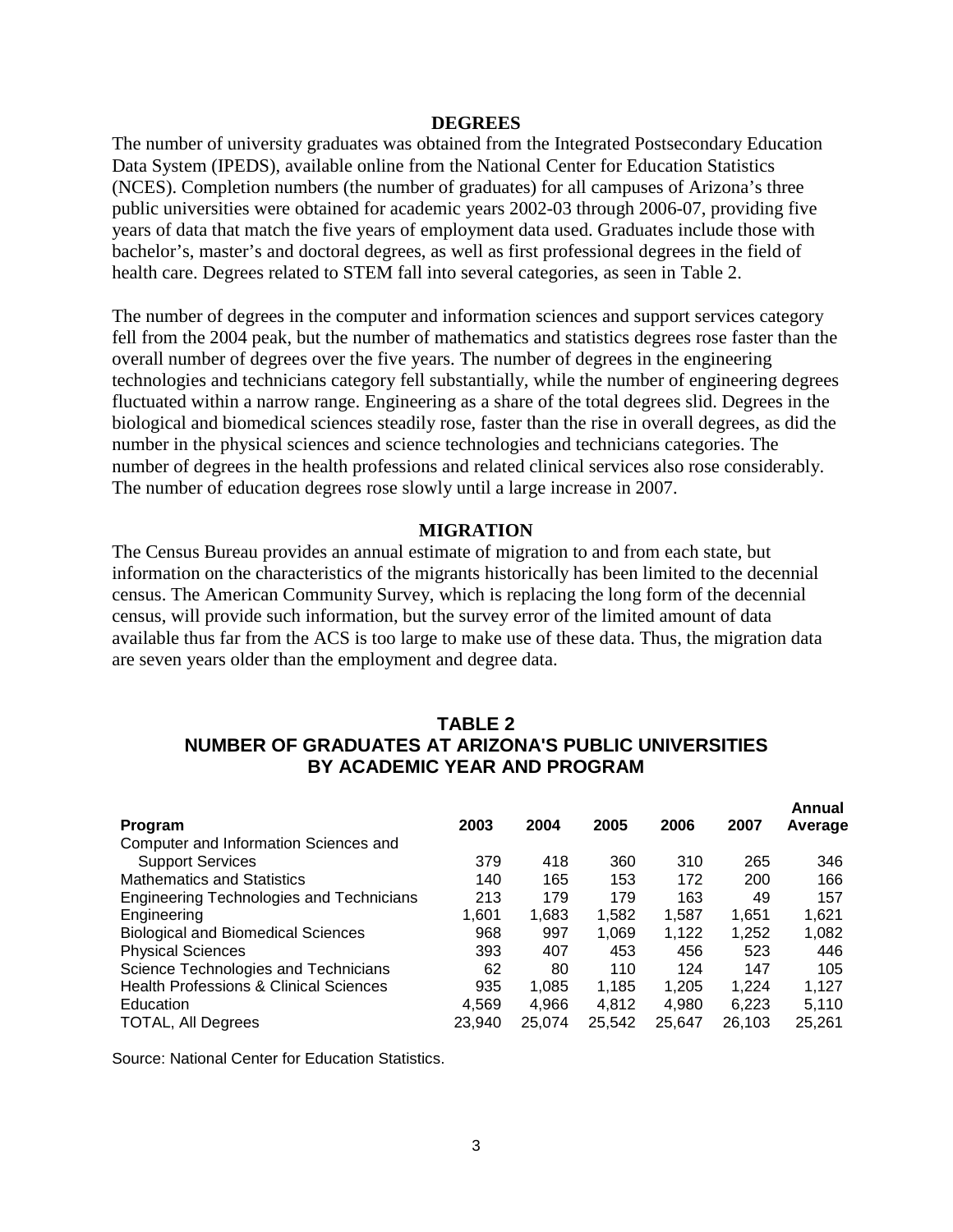To estimate the number of workers who migrated into and out of Arizona in the occupational groups of interest, the 2000 Census Public Use Microdata Sample Files (PUMS) were used. The number of in-migrants to Arizona from other states or countries between 1995 and 2000 was obtained from the 5 percent Arizona state sample. The number of out-migrants was obtained from the 1 percent national sample, by looking at how many people who at the time of the census resided in any state except Arizona and had lived in Arizona in 1995.

The ratio of in-migrants to out-migrants was particularly high in the health care practitioners occupational group (see Table 3). Thus, net in-migration of those employed in this occupation was disproportionately high. The ratio was almost as high in the sciences occupational group, and was above average in the engineering group. In contrast, in the education and computer groups, the ratio was near the overall average. These figures from the late 1990s may be different from the current situation. For example, since the demand for engineers has declined as employment in some of the high-technology industries has fallen, the number of net migrants in this occupational group likely has decreased since the late 1990s.

#### **AGE OF WORKFORCE**

As with the migration data, the only source of data about the age of the workforce in Arizona is from the decennial census PUMS. Thus, the age data are several years old and subject to sampling error.

The focus of the age analysis is to provide insight on the number of workers who might be retiring soon from STEM occupations. The age of the Arizona workforce in 2000 is summarized in Table 4. In 2000, the baby-boom generation was aged 36 to 54, accounting for the higher proportion of workers between age 50 and 54 than between 55 and 59. Presumably, most of those 60 or older in 2000 already have retired, and some of those who were 55-to-59 years old likely have retired as well. Those who were between 50 and 54 probably are beginning to retire.

## **TABLE 3 ARIZONA MIGRATION BETWEEN 1995 AND 2000, BY OCCUPATIONAL GROUP**

| <b>Occupational Group</b>           | <b>Annual Average</b> | <b>Ratio of In-</b><br>to Out-<br><b>Migration</b> |                     |      |
|-------------------------------------|-----------------------|----------------------------------------------------|---------------------|------|
|                                     | <b>In-Migrants</b>    | <b>Migrants</b>                                    | <b>Net Migrants</b> |      |
| <b>Computer and Mathematical</b>    | 2,788                 | 1.757                                              | 1.031               | 1.59 |
| Architecture and Engineering        | 2,535                 | 1,304                                              | 1.231               | 1.95 |
| Life, Physical, and Social Science  | 863                   | 386                                                | 478                 | 2.24 |
| <b>Healthcare Practitioners and</b> | 4.045                 | 1.662                                              | 2,383               | 2.43 |
| Technical                           |                       |                                                    |                     |      |
| Education, Training, and Library    | 3.917                 | 2.323                                              | 1.594               | 1.69 |
| <b>TOTAL, All Employed Migrants</b> | 80.920                | 48,382                                             | 32.538              | 1.67 |

Source: U.S. Department of Commerce, Census Bureau, 2000 Census Public Use Microdata Sample.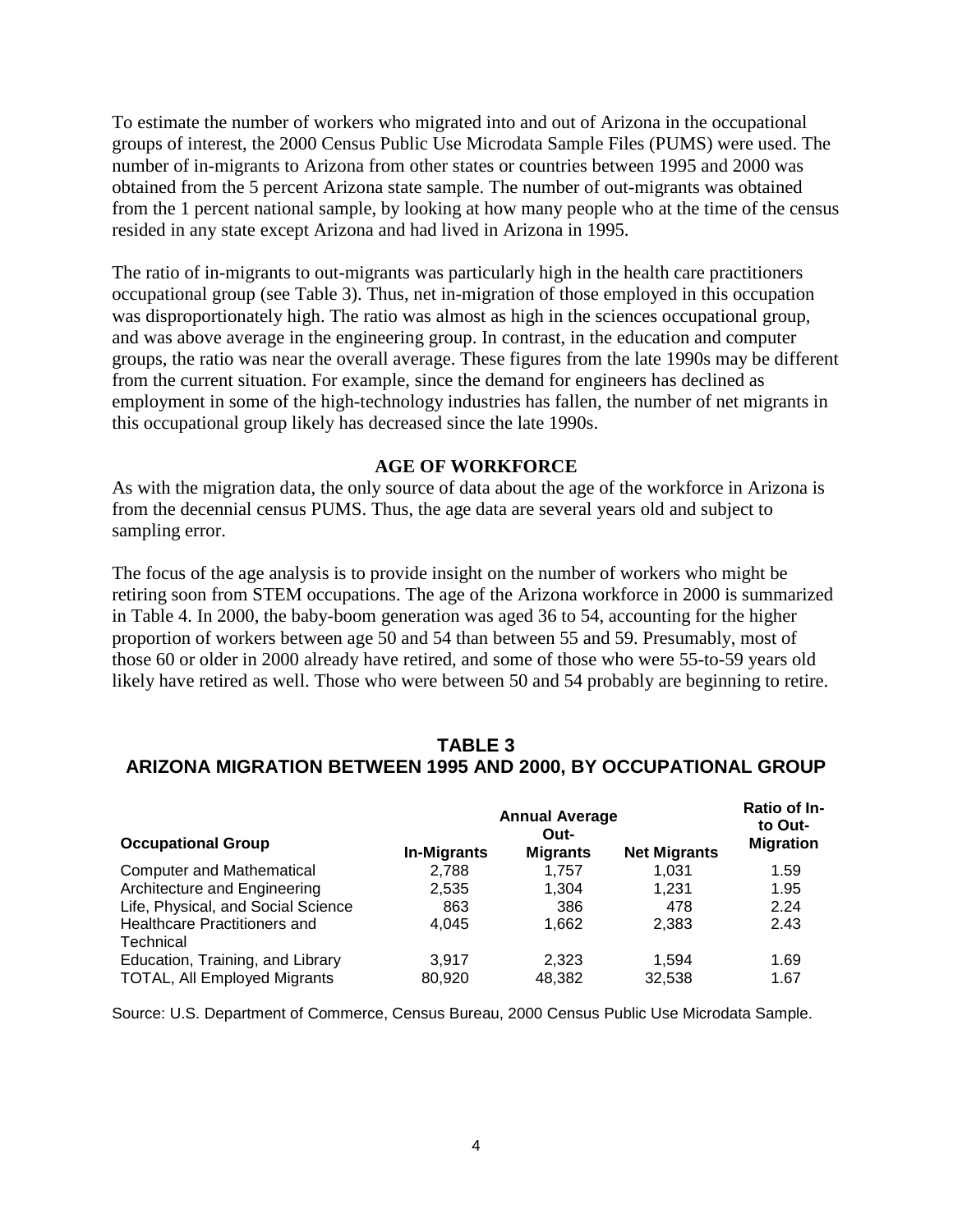## **TABLE 4 AGE OF ARIZONA WORKFORCE IN 2000, BY OCCUPATIONAL GROUP**

|                                               | Percentage of Workers by Age |          |             |  |
|-----------------------------------------------|------------------------------|----------|-------------|--|
| <b>Occupational Group</b>                     | 50 to 54                     | 55 to 59 | 60 or Older |  |
| <b>Computer and Mathematical</b>              | 8.2%                         | 4.2%     | 2.9%        |  |
| Architecture and Engineering                  | 9.0                          | 6.2      | 5.5         |  |
| Life, Physical, and Social Science            | 12.6                         | 5.4      | 5.3         |  |
| <b>Healthcare Practitioners and Technical</b> | 12.5                         | 6.6      | 6.3         |  |
| Education, Training, and Library              | 13.8                         | 8.1      | 6.6         |  |
| <b>TOTAL, All Occupations</b>                 | 9.5                          | 6.5      | 6.8         |  |

Source: U.S. Department of Commerce, Census Bureau, 2000 Census Public Use Microdata Sample.

Relative to the entire workforce, those working in the computer and mathematical occupations are relatively young. Architects and engineers also have a slightly younger than average age profile. In contrast, those working in the education occupations are older than average. In addition, a greater than average share of scientists and health care practitioners were 50-to-54 years old in 2000.

### **ESTIMATING SUPPLY AND DEMAND**

Job growth creates a need for new workers. Those entering the workforce after completing their education make up one source of new workers. A comparison of these two components of supply and demand is presented in Table 5. Those moving to Arizona from other states and nations comprise another source of new workers. These data also are displayed in the table, but are seven years older than the employment and degree data. Data on other types of movement into and out of the workforce are lacking.

The data that are displayed in the table indicate that conditions vary substantially by occupational group. In the education occupations, the number of new degrees is triple the employment change, and net migration also is larger than employment change. These much larger numbers of degrees and net in-migrants than employment change suggest that a substantial number of workers are leaving the education profession, as noted in other studies.

In the healthcare occupations, the number of new degrees in Arizona is far less than the change in the number of jobs. With the annual employment change accelerating since 2000, the net migration of workers in this occupational group likely is currently higher than shown in the table. Still, the figures suggest that employers of health care workers may have a difficult time finding workers, at least in some occupations. As the baby-boom generation reaches retirement age (the oldest members of that group currently are 62 years old), the low production of new health care degrees in Arizona may result in a substantial supply-demand imbalance.

In the science occupational group, the number of degrees exceeds the employment change, and a modest number of migrants also boosts the supply. In reality, the number of new degrees is understated relative to the occupational group employment, since the occupational group includes social sciences, while social science degrees are not counted in the degree totals. It may